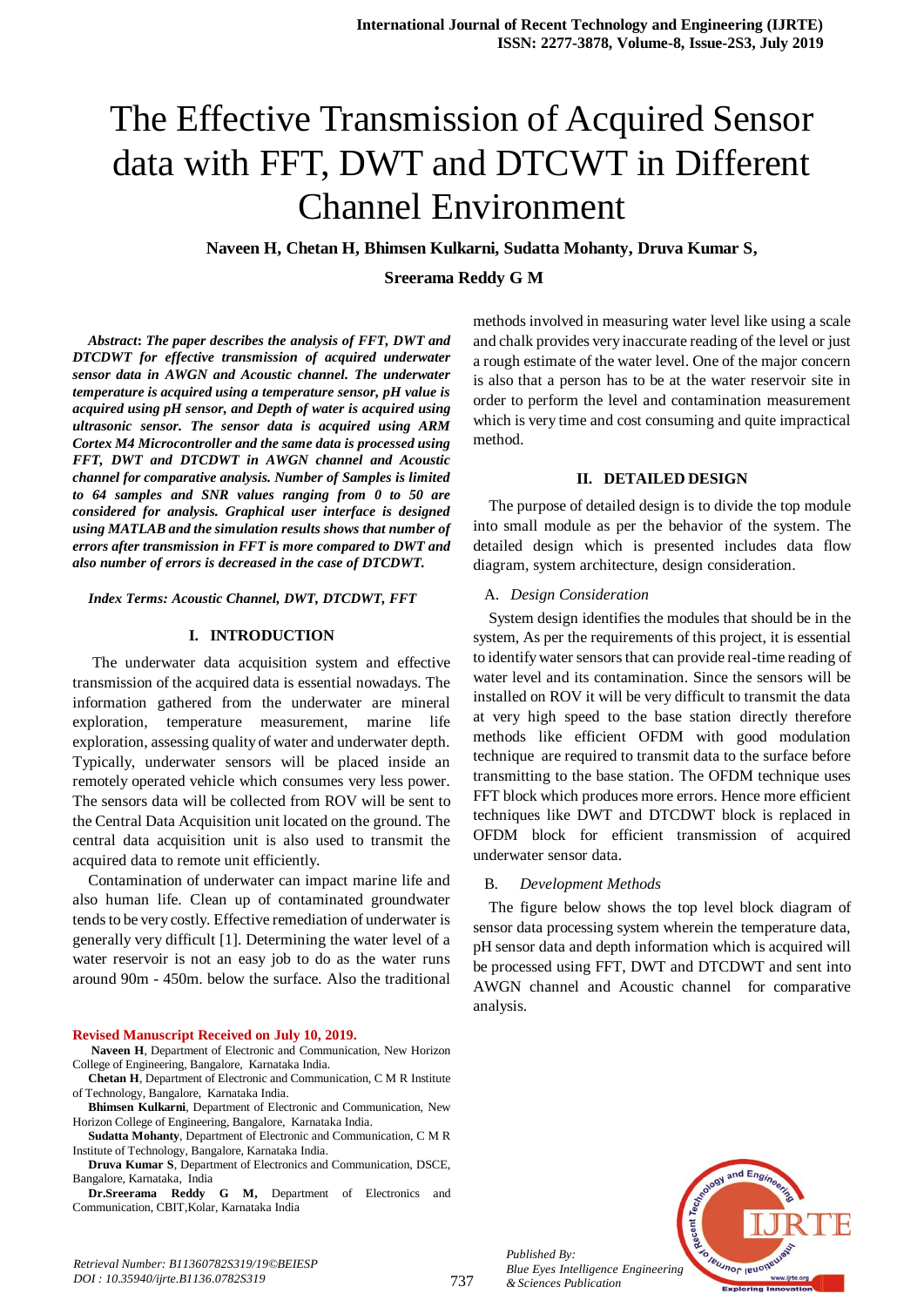## **THE EFFECTIVE TRANSMISSION OF ACQUIRED SENSOR DATA WITH FFT, DWT AND DTCWT IN DIFFERENT CHANNEL ENVIRONMENT**



**Fig. 1. Top level Block Diagram of Sensor Data Processing System**

#### **III. IMPLEMENTATION**

The large system consists of Sensor data Acquisition unit, Sensor data transmission unit and two Channel environments (AWGN and Acoustic Channel). The proposed architecture was implemented using PSOC 5LP board [2], it was little costlier for the complete project implementation. The same architecture is implemented using ARM Cortex M4 (STM 32 board). The system architecture includes Sensor data acquisition unit, sensor data transmission unit, channel and BER calculation. The Figure 2 and figure 3 shows the sensor data transmission unit, FFT/IFFT based Sensor data transmission unit in AWGN and Acoustic channel.

The Temperature sensor data, pH sensor data and Depth sensor data for one hour duration is acquired using STM32 board (ARM Cortex M4 Board) which is recorded in the table below.

| SI             | <b>Temperatur</b> | pH Sensor Data   | Depth sensor  |  |
|----------------|-------------------|------------------|---------------|--|
| No             | e Sensor          |                  | Data          |  |
|                | Data              |                  |               |  |
| 1              | 28.30000000       | 7                | 0.60000000000 |  |
| $\overline{c}$ | 28.20000000       | 7.10000000000000 | 0.50000000000 |  |
| 3              | 28.30000000       |                  | 0.90000000000 |  |
| 4              | 28.30000000       | 6.90000000000000 |               |  |
| 5              | 28.30000000       | 7.10000000000000 | 1.20000000000 |  |
| 6              | 28.40000000       | 7.10000000000000 | 1.60000000000 |  |
| 7              | 28.40000000       | 7.20000000000000 | 1.40000000000 |  |
| 8              | 28.40000000       | 7.20000000000000 | 1.20000000000 |  |
| 9              | 28.40000000       | 7.20000000000000 | 1.10000000000 |  |
| 10             | 28.40000000       | 7.10000000000000 | 1.70000000000 |  |
| 11             | 28.40000000       | 7.20000000000000 | 1.80000000000 |  |
| 12             | 28.30000000       | 7.20000000000000 | 1.90000000000 |  |
| 13             | 27.90000000       | 7.20000000000000 | 1.10000000000 |  |
| 14             | 27.90000000       | 7.30000000000000 | 0.70000000000 |  |
| 15             | 27.90000000       | 7.30000000000000 | 0.60000000000 |  |

**Table 1. Sensor Data Acquired by ARM Cortex M4**

The number of errors when the acquired temperature data,ph data and depth data is passed through FFT ,DWT and DTCDWT in AWGN and Acoustic noise is tabulated in the table 2,table 3 and table 4 for SNR from 0 to 50.



**Figure.2. FFT based Sensor Data Processing system in AWGN Channel**



**Figure.3. FFT based Sensor Data Processing system in Acoustic Channel**

The Figure 4 and figure 5 shows the sensor data transmission unit , DWT/IDWT based Sensor data transmission unit in AWGN and Acoustic channel.



**Figure.4. DWT based Sensor Data Processing system in AWGN Channel**



**Figure.5. DWT based Sensor Data Processing system in Acoustic Channel**

The Figure 6 and figure 7 shows the sensor data transmission unit

*& Sciences Publication* 

*Published By:*

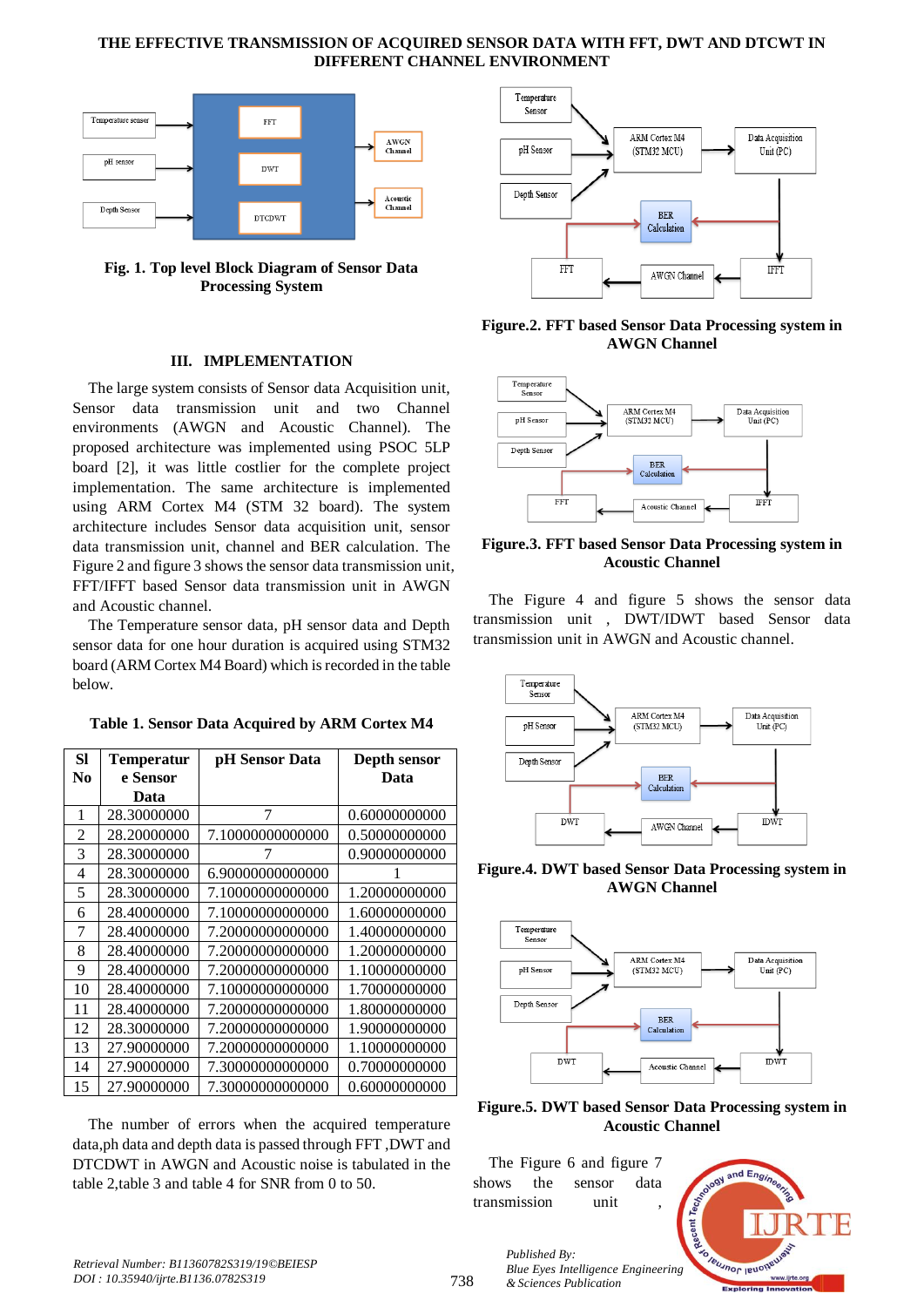| Parameter = Temperature : $26-30$ C<br>Number of Acquired Sensor Data = 64 |            |                                                          |                                                                         |                                                          |                                                                        |                                                      |                                                                                    |
|----------------------------------------------------------------------------|------------|----------------------------------------------------------|-------------------------------------------------------------------------|----------------------------------------------------------|------------------------------------------------------------------------|------------------------------------------------------|------------------------------------------------------------------------------------|
| Sl <sub>No</sub>                                                           | <b>SNR</b> | Number of<br>Errors in<br><b>FFT</b> with<br><b>AWGN</b> | Number of<br>Errors in FFT<br>with AWGN<br>and Acoustic<br><b>Noise</b> | Number of<br>Errors in<br><b>DWT</b> with<br><b>AWGN</b> | Number of<br><b>Errors in DWT</b><br>AWGN and<br><b>Acoustic Noise</b> | Number of<br>Errors in<br><b>DTCDWT</b><br>with AWGN | Number of<br>Errors in<br><b>DTCDWT</b><br>with AWGN<br>+ Acoustic<br><b>Noise</b> |
|                                                                            | 0          | 71.55                                                    | 482509.83                                                               | 59.382                                                   | 46142.761                                                              | 0.852                                                | 11457.95                                                                           |
| $\mathfrak{D}$                                                             | 10         | 17.93                                                    | 198942                                                                  | 14.53                                                    | 17463.63                                                               | 0.82                                                 | 11371.78                                                                           |
| 3                                                                          | 20         | 5.1894                                                   | 57382.9                                                                 | 3.867                                                    | 6481.76                                                                | 0.8294                                               | 11520                                                                              |
| 4                                                                          | 30         | 2.27                                                     | 23997.32                                                                | 1.35                                                     | 2385.53                                                                | 0.8279                                               | 11434.99                                                                           |
| 5                                                                          | 40         | 0.70                                                     | 22799.19                                                                | 0.54                                                     | 989.81                                                                 | 0.829                                                | 11451.98                                                                           |
| 6                                                                          | 50         | 0.17678                                                  | 20319.3                                                                 | 0.171                                                    | 606.07                                                                 | 0.83                                                 | 11461.65                                                                           |

DTCDWT/IDTCDWT based Sensor data transmission unit

**Figure.6. DTCDWT based Sensor Data Processing** 

in AWGN and Acoustic channel.

**system in Acoustic Channel**

|       |            |                                                | Parameter = Ph $6.0-8.0$ ppm                                            | Number of Acquired Sensor Data = 64                      |                                                                                  |                                                      |                                                                                    |
|-------|------------|------------------------------------------------|-------------------------------------------------------------------------|----------------------------------------------------------|----------------------------------------------------------------------------------|------------------------------------------------------|------------------------------------------------------------------------------------|
| Sl No | <b>SNR</b> | Number of<br><b>Errors in FFT</b><br>with AWGN | Number of<br>Errors in FFT<br>with AWGN<br>and Acoustic<br><b>Noise</b> | Number of<br>Errors in<br><b>DWT</b> with<br><b>AWGN</b> | Number of<br><b>Errors</b> in<br><b>DWT AWGN</b><br>and Acoustic<br><b>Noise</b> | Number of<br>Errors in<br><b>DTCDWT</b><br>with AWGN | Number of<br>Errors in<br><b>DTCDWT</b><br>with AWGN<br>+ Acoustic<br><b>Noise</b> |
|       | 0          | 15.057                                         | 163280.83                                                               | 13.63                                                    | 13983.85                                                                         | 0.237                                                | 5620.73                                                                            |
| 2     | 10         | 4.8806                                         | 55112.27                                                                | 3.8953                                                   | 3727.042                                                                         | 0.230                                                | 5295.94                                                                            |
| 3     | 20         | 1.755                                          | 22834.24                                                                | 1.5865                                                   | 1759.00                                                                          | 0.215                                                | 5282.17                                                                            |
| 4     | 30         | 0.490                                          | 21666.38                                                                | 0.43                                                     | 782.02                                                                           | 0.217                                                | 5317.22                                                                            |
| 5     | 40         | 0.1739                                         | 20386.0                                                                 | 0.1276                                                   | 555.154                                                                          | 0.216                                                | 5316.0                                                                             |
| 6     | 50         | 0.044952                                       | 20229.052                                                               | 0.0422                                                   | 495.72                                                                           | 0.210                                                | 5320.60                                                                            |

| Number of Acquired Sensor Data $= 64$<br>Parameter = Water Depth $(0-4m)$ |            |                                                |                                                                |                                                                 |                                                           |                                                      |                                                      |
|---------------------------------------------------------------------------|------------|------------------------------------------------|----------------------------------------------------------------|-----------------------------------------------------------------|-----------------------------------------------------------|------------------------------------------------------|------------------------------------------------------|
| Sl No                                                                     | <b>SNR</b> | Number of<br><b>Errors in FFT</b><br>with AWGN | Number of<br><b>Errors in FFT</b><br>with AWGN<br>and Acoustic | Number of<br><b>Errors</b> in<br><b>DWT</b> with<br><b>AWGN</b> | Number of<br>Errors in<br><b>DWT AWGN</b><br>and Acoustic | Number of<br>Errors in<br><b>DTCDWT</b><br>with AWGN | Number of<br>Errors in<br><b>DTCDWT</b><br>with AWGN |
|                                                                           |            |                                                | <b>Noise</b>                                                   |                                                                 | <b>Noise</b>                                              |                                                      | + Acoustic<br><b>Noise</b>                           |
|                                                                           | $\Omega$   | 4.3077                                         | 423240.15                                                      | 3.769                                                           | 27973.92                                                  | 0.17879                                              | 4626.65                                              |
| $\mathfrak{D}$                                                            | 10         | 1.092                                          | 168900.94                                                      | 1.0626                                                          | 14714.90                                                  | 0.081997                                             | 3858.97                                              |
| 3                                                                         | 20         | 0.39322                                        | 21072.85                                                       | 0.368                                                           | 6247.86                                                   | 0.0779                                               | 3806.66                                              |
| 4                                                                         | 30         | 0.1234                                         | 20703.96                                                       | 0.0843                                                          | 5414.56                                                   | 0.0575                                               | 3754.77                                              |
| 5                                                                         | 40         | 0.0363                                         | 20423.42                                                       | 0.03609                                                         | 4768.56                                                   | 0.0589                                               | 3745.89                                              |
| 6                                                                         | 50         | 0.011185                                       | 20262.60                                                       | 0.00894                                                         | 4566.24                                                   | 0.0573                                               | 3743.05                                              |



## **IV. RESULT AND ANALYSIS**

The GUI of sensor data acquisition and Processing unit with three sensor data

*& Sciences Publication* 

*Published By:*



*Retrieval Number: B11360782S319/19©BEIESP DOI : 10.35940/ijrte.B1136.0782S319*

739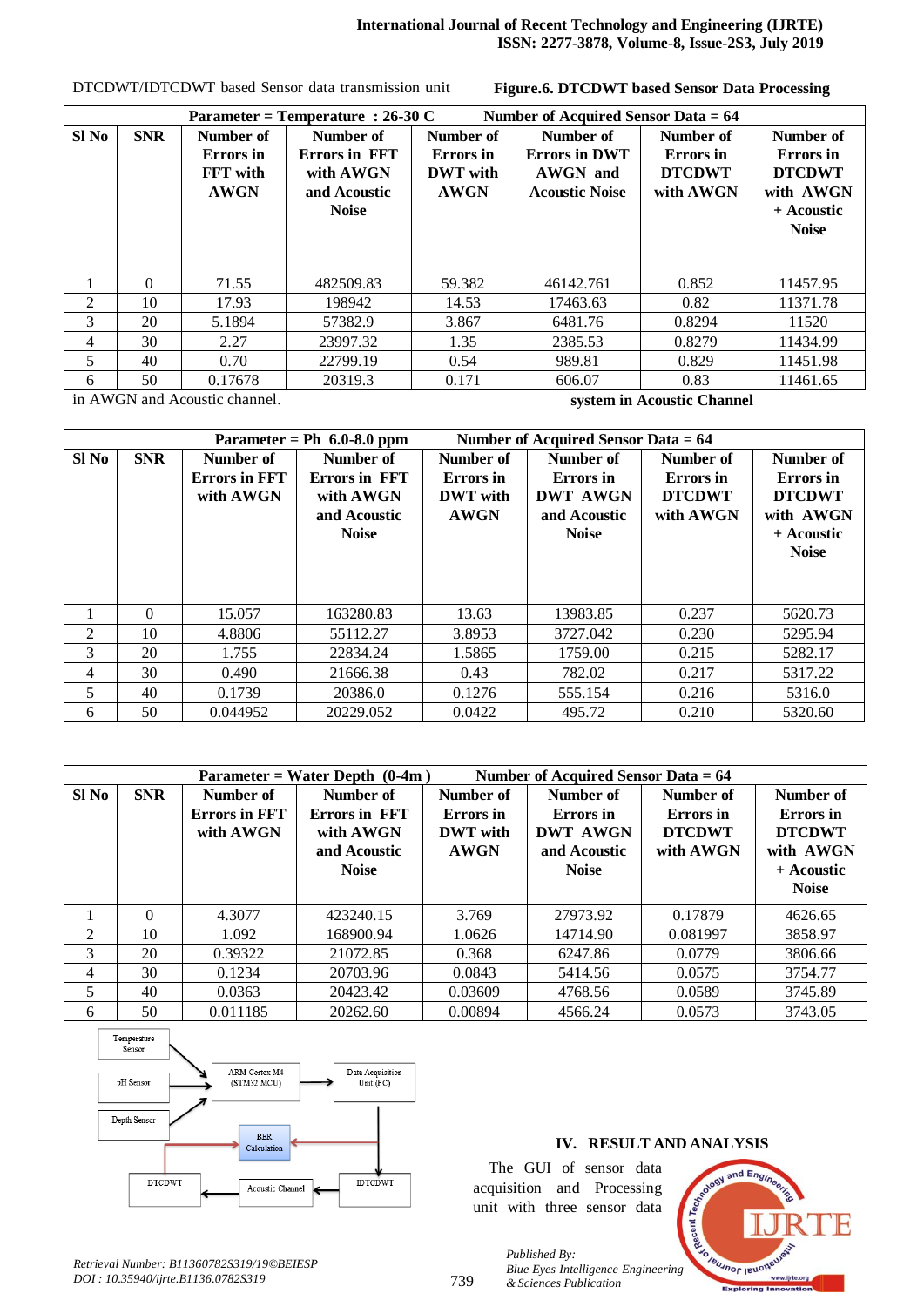## **THE EFFECTIVE TRANSMISSION OF ACQUIRED SENSOR DATA WITH FFT, DWT AND DTCWT IN DIFFERENT CHANNEL ENVIRONMENT**

such has temperature, pH and Depth processed using FFT,DWT and DTCDWT in AWGN and Acoustic Channel.

## **A. Temperature sensor data Processing**

The Figure below shows the GUI for FFT,DWT and DTCDWT in AWGN channel and Acoustic channel for Acquired temperature data with number of sensor data considered are 64 and SNR of 0 and 50.



**Figure.7. GUI for Temperature Sensor data in FFT with SNR=0**



**Figure.8. GUI for Temperature Sensor data in FFT with SNR=50**







**SNR=50**



### **Figure.11. GUI for Temperature Sensor data in DTCDWT with SNR=0**



**Figure.12. GUI for Temperature Sensor data in DTCDWT with SNR=50**

#### **B. pH sensor data Processing**

The Figure below shows the GUI for FFT, DWT and DTCDWT in AWGN channel and Acoustic channel for Acquired pH data with number of sensor data considered are 64 and SNR of 0 and 50.



**Figure.13. GUI for pH Sensor data in FFT with SNR=0**



*Published By:*

*& Sciences Publication*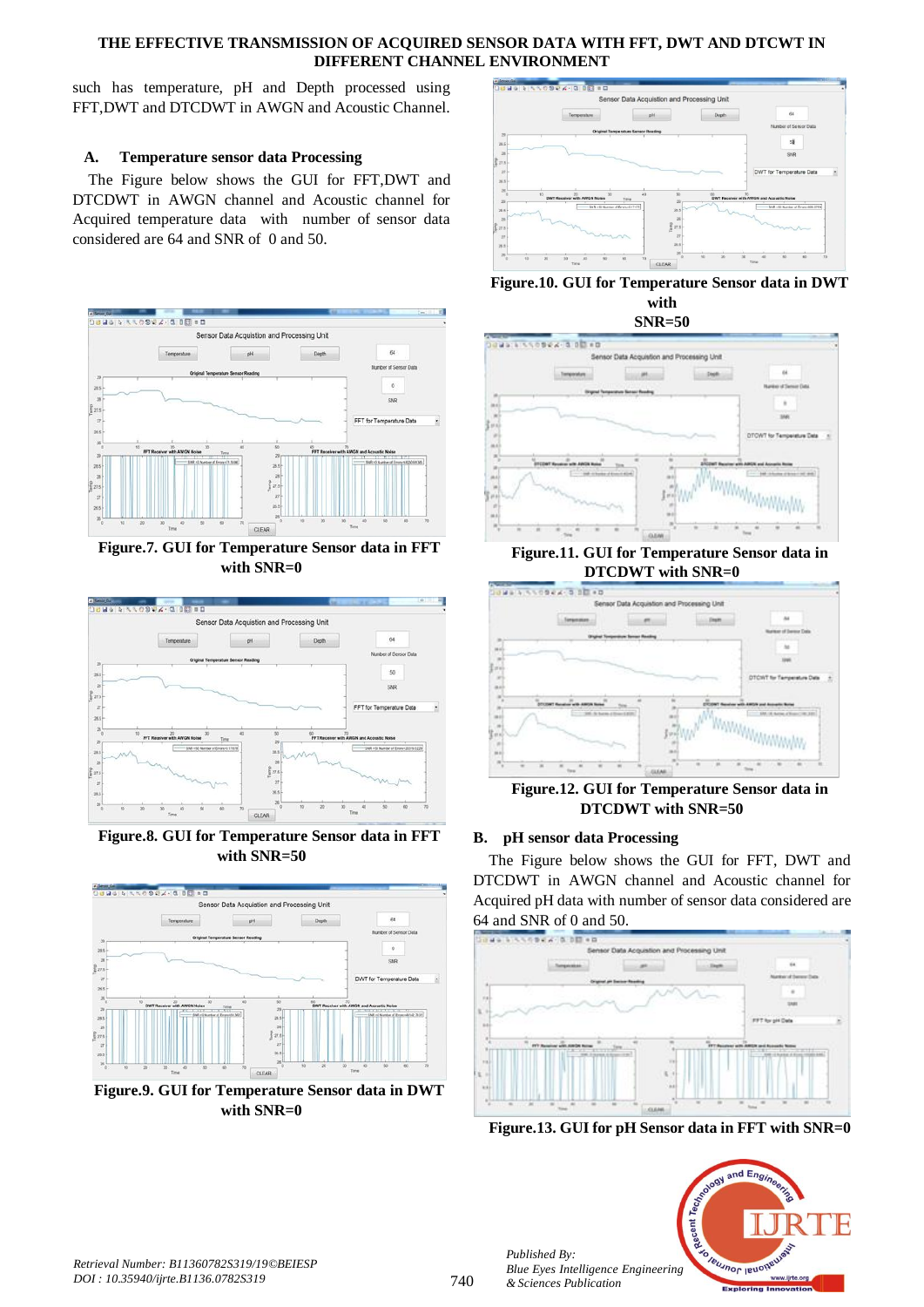

**Figure.14. GUI for pH Sensor data in DWT with SNR=0**



## **Figure.15. GUI for pH Sensor data in DTCDWT with SNR=0**

## **C. Depth sensor data Processing**

The Figure below shows the GUI for FFT,DWT and DTCDWT in AWGN channel and Acoustic channel for Acquired depth data with number of sensor data considered are 64 and SNR of 0 and 50.



**Figure.16. GUI for depth Sensor data in FFT with SNR=0**



**Figure.17. GUI for depth Sensor data in DWT with SNR=0**



**Figure.18. GUI for depth Sensor data in DTCDWT with SNR=0**

The comparison of temperature sensor, depth sensor and pH sensor with different SNR ranging from 0 to 50 with 64 numbers of samples considered.







*Published By:*

*& Sciences Publication*